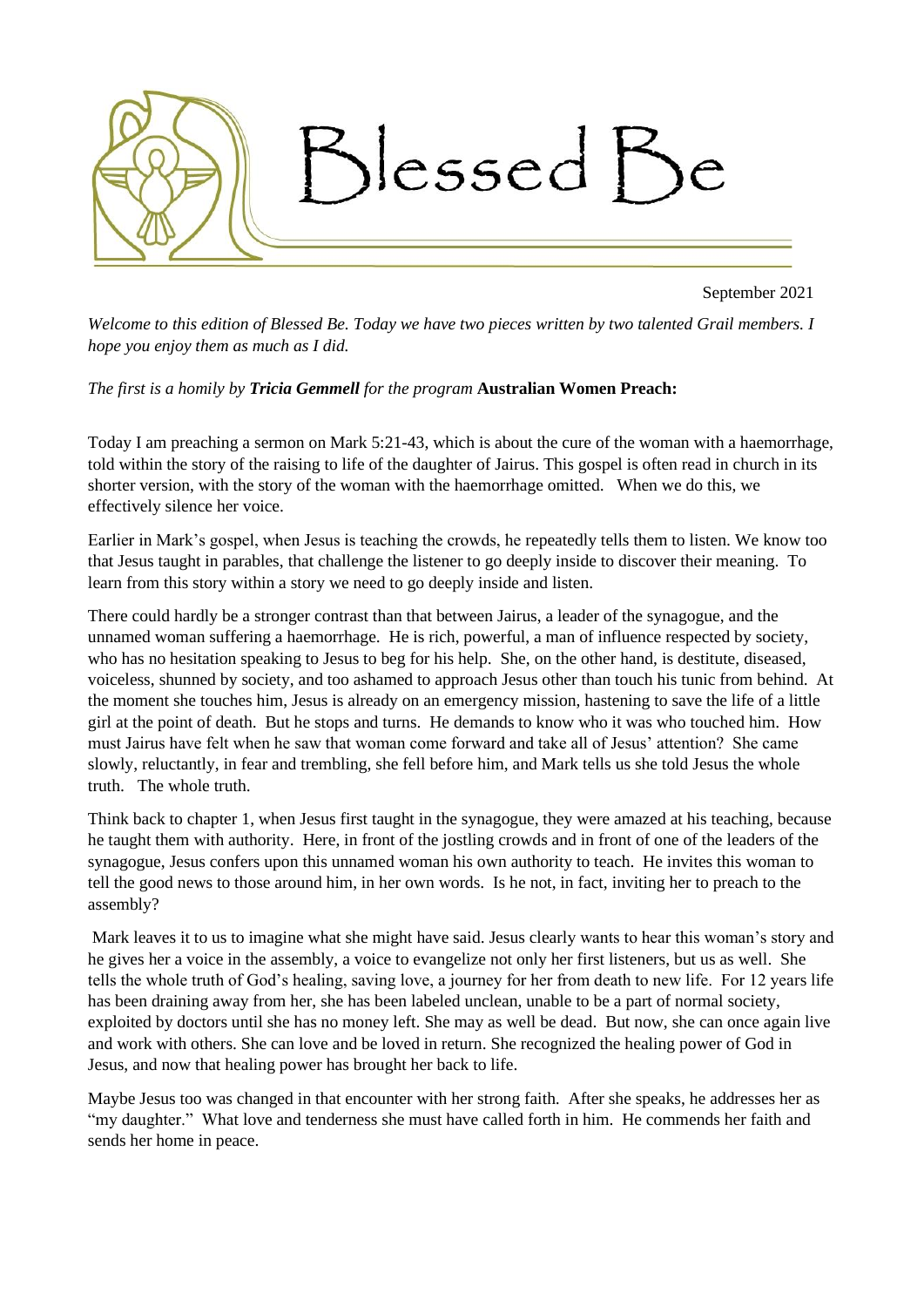What did Jairus, distraught about HIS own daughter, see, hear, and feel, in that moment when Jesus addressed this unknown woman as his daughter? I wonder how Jairus might have been changed that day. Did he see things in a new way? Was his heart expanded?

Reflecting on everything that happened after the event, Jairus would have realized that he lost nothing in having to stop for Jesus to heal that woman and restore her to life. It would not have seemed so at the time. What did he learn about his God that day? Did he see something of God's loving compassion for the poorest of the poor?

For us who would be followers of Jesus of Nazareth, w hat might we learn of Jesus from the events of that day? Observe him closely. Look at the crowd jostling him, the disciples near him, the man who is hoping that Jesus will save his daughter's life, and the woman who knows that all she has to do is touch his tunic and she will be cured. Jesus is hurrying to his destination, the crowds are noisy and excited and jostling him on all sides, and yet he stops and asks, "Who touched my clothes?" To me, this moment always feels like a freeze frame in a movie.

I can feel the stillness in Jesus, his equanimity, his complete and utter presence in this moment. I fall in love with this Jesus every time. There is about him a truly breath-taking centredness. He knows exactly what he is about. It is as if everything in the whole world stopped for Jesus in that moment when he knew that power had gone out from him. There was absolutely no doubt in his mind that in this moment this was where he was needed. Jairus would have to wait, and in the waiting he would learn of God's love for all God's people, no matter their gender, wealth or social standing.

This Jesus is more than a miracle worker. He is one with God, totally in tune with God's love for struggling humanity. Only a deeply contemplative Jesus can be this calm and this sensitive in this noisy, distracted, tense situation. And we know of Jesus' prayer life because Mark tells us often that Jesus withdrew to lonely places to pray. This is what makes him so responsive to the priorities of any present moment, so quickly able to discern the right path of action in the face of conflicting needs. In this story, he knows that this unnamed woman, whose sickness is now cured, is still in need of healing. He gives her the opportunity to be seen and heard for who she is, to be known, not judged but accepted. Telling her story is ultimately what heals her.

In listening to her story, WE are evangelized, WE hear the good news: Jesus is our Saviour and the kingdom of God has drawn near. WE can ALSO be healed if we have faith.

When Jairus was told that his daughter had died and there was no longer any need for help, Jesus said to him, "Do not be afraid; only have faith." And Jairus did have faith. And his daughter was restored to him. But I wonder. Would he have found that faith within him if he hadn't first witnessed the faith of the woman with the haemorrhage? And seen what Jesus had been able to do to her? It is quite possible that she deepened the faith he had that day. And if she could do that to HIM, she can still now do it to US. We only need to imagine her voice in our ears and take care how we listen.

What is the invitation in this gospel? For me, it is to have the courage to raise my voice in the assembly and tell my truth. It is to learn to pray as Jesus did, so that I too may be a healing presence for others.

What is it for you?

*In the second piece Elizabeth Lee describes her experience of an at-home retreat during lockdown:*

## **My Conversations with Silence – A COVID Lockdown Retreat**

It was with great disappointment that due to COVID stay-at-home orders I cancelled my 8-day retreat at Warrambui, outside Murrumbateman. I had planned to retreat with "Conversations with Silence," a newly released book by Sally Longley, a gifted Spiritual Director and Retreat Facilitator. Could I come to some arrangement with John, my husband? Could I retreat at home?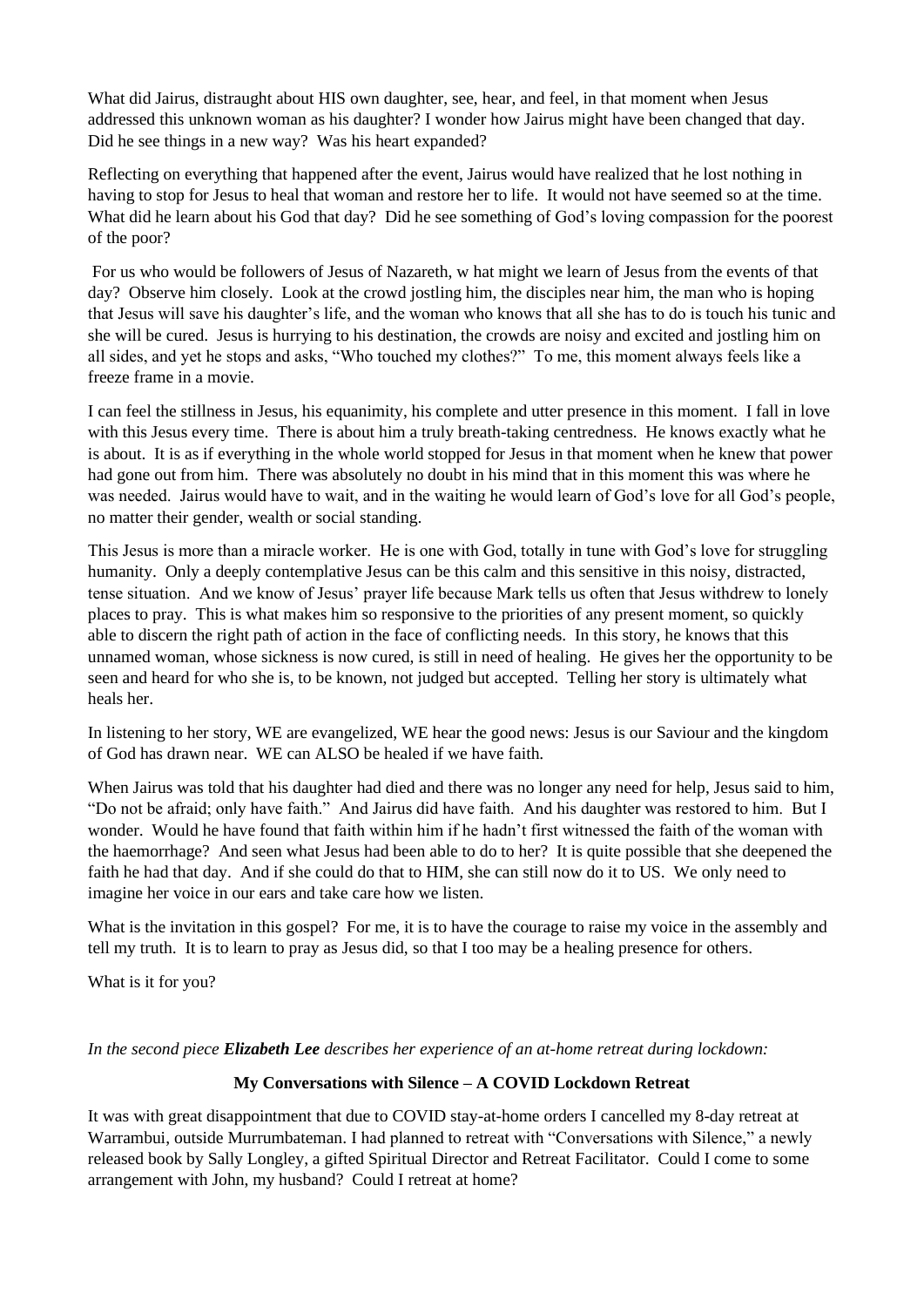Sunday evening, with intention and attention I moved into our spare bedroom. I spread out on the desk my art materials, journal, Sally's book, along with "Music of Silence: A Sacred Journey through the Hours of the Day" by David Steindl-Rast and Sharon Lebell and a recording of "Seven Sacred Pauses: Singing Mindfully Dawn to Dark" by Velma Frye, before slipping into bed. I was vividly aware that these 8 blank days were inviting me to "enter into spaciousness where I could encounter myself and God again."(Sally Longley p29)

I woke early on Day 1, well before dawn when monastic communities would be gathering for Vigils. David Steindl-Rast describes the first canonical hour of the day as "the womb of silence," an invitation to trust darkness. I allow the words of Velma's chant to flow over me.m

> *In this sacred darkness I sit in silence. Open in this moment, I trust in the darkness. Waiting in trust, growing in trust, Waiting and trusting the sacred darkness. I surrender. I surrender. I surrender.*



Little did I know how this day would lead me into shadowy places as I reflected with Sally on "The Eloquence of Shadows." On my morning walk I headed to the west, past "SLOW DOWN" writ large on the side street, surprised by the length of my own shadow cast by the winter sun. I meandered around the tombstones at Eastern Suburbs Memorial Park and acknowledged the places of death within me. Then stumbling across the memorial to Arthur Stace who wrote "Eternity" in copperplate handwriting, over half a million times across this city, reminding me that our shadows are "made up of those aspects of ourselves that we have not integrated and from which we are often running, the shadow also holds not only darkness but also the gold of our best selves that we have rejected."(Sally Longley

p25)I returned to my "cell" to paint, journal and to just be.

Day 2 I took a walk to Cape Banks, a glorious coastal walk, and delighted in watching the whales, which were remarkably close to the shore. Yet there are several places along the cliff top which evoke a sense of desert, with the barren sandstone sculpted by wind, water and fluctuating temperatures. An invitation to enter the wilderness, both relishing the desert silence and encountering the internal dragons.

On Day 3 Sally offered the gift of Midrash as a way of repairing silence, through the story of Susannah in the Book of Daniel. My parallel journey was with the story of the previously unnamed "Woman at the Well" but, as I discovered this day, in the Orthodox Tradition she is known at Photini – the luminous one. And in naming her, my own story of shame was once more transformed.

Sally drew my attention to the term "selah" which appears in several of the psalms on Day 4. Selah means a little pause. And what a gift selah was to me this day. I paused as I showered, allowing the water to wash over my face, noticing the voice of Judas –"why wasn't this ointment sold?" alternating with the compassionate reply of Jesus to "leave her alone." I paused before the magnificent sunrise. I paused

wandering past the historic cemetery from the days of the Coast Hospital- the broken cross symbolic of my broken relationship with the Church. I paused often as I wandered around the labyrinth, being present to disorientating turns. I paused under the fig tree savouring my cup of tea. The chants of the Seven Sacred Pauses permeated my day. I paused opening to the unconditional love of God, but only momentarily in this place of vulnerability. I was noticing that while the mornings were tending to be charged with fervour and commitment, as the afternoons began to fade, my energy began to lag and disappointments would collect together with a sense of aloneness. I found myself resisting these invitations for elongated pauses and to surrender to this uncomfortable hour.



I made a new friend on Day 5- Ma. The existence of Ma in an artwork has been interpreted as "an emptiness full of possibilities, like a promise yet to be fulfilled", and has been described as "the silence between the